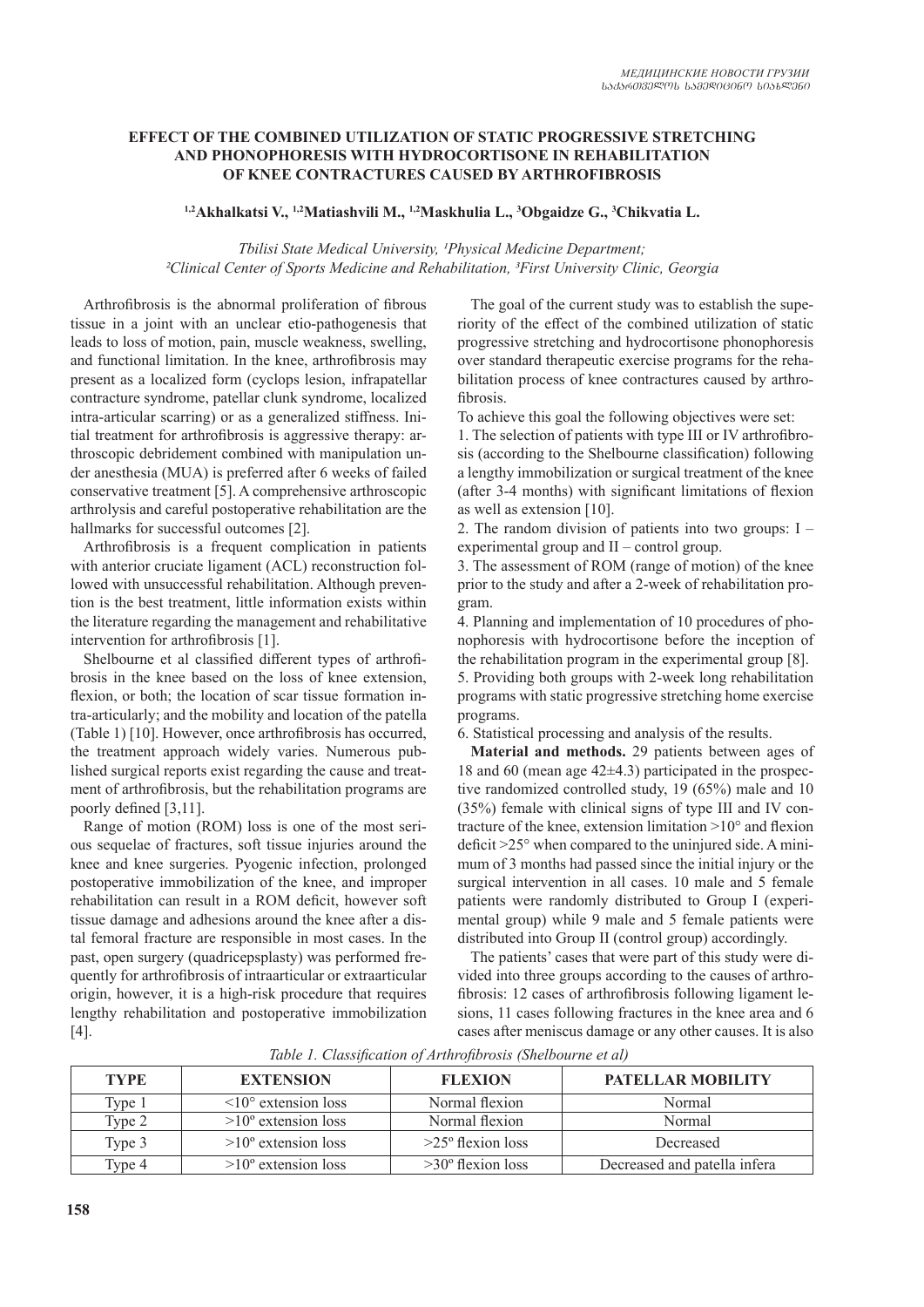| Case characteristic              | n  | Ш  | Female | <b>Male</b> |
|----------------------------------|----|----|--------|-------------|
| Ligament damage                  | 12 | 10 |        | 10          |
| Fracture in the knee area        | 11 |    |        |             |
| Meniscus damage and other causes | h  |    |        |             |
| Total                            | 29 | 20 |        | 19          |

*Table 2. The causes of knee arthrofibrosis*

| Table 3. The initial data for knee ROM according to the types of arthrofibrosis |    |                                           |                           |                                         |                         |  |  |  |  |  |
|---------------------------------------------------------------------------------|----|-------------------------------------------|---------------------------|-----------------------------------------|-------------------------|--|--|--|--|--|
| Group                                                                           | n  | <b>Extension</b><br><b>III</b> Deficit IV |                           | <b>Flexion</b><br><b>III</b> Deficit IV |                         |  |  |  |  |  |
|                                                                                 |    | $n=20$                                    | $(>10^{\circ})$<br>$n=9$  | $(>25^{\circ})$ n=20                    | $(>30^{\circ})$ n=9     |  |  |  |  |  |
| I - Experimental                                                                | 15 | $14.8 \pm 2.4$<br>$(n=10)$                | $15.3 \pm 3.1$<br>$(n=5)$ | $27\pm2.2$<br>$(n=10)$                  | $48 + 4.7$<br>$(n=5)$   |  |  |  |  |  |
| II - Control                                                                    | 14 | $12.5 \pm 3.1$<br>$(n=10)$                | $13.7 \pm 1.4$<br>$(n=4)$ | $28\pm2.3$<br>$(n=10)$                  | $50 \pm 3.9$<br>$(n=4)$ |  |  |  |  |  |

*Table 3. The initial data for knee ROM according to the types of arthrofibrosis*

worth noting that out of the 9 cases of type IV contractures 5 were associated with fractures in the knee joint, 2 with ligament damage and 2 with meniscus damage while in the cases of type III contractures – 10 were associated with ligament damage, 6 with fractures in the knee area and 4 with meniscus damage (Table 2).

Table 3 demonstrates the distribution of cases and patients according to the type of arthrofibrosis and the initial data for the limitation of movement in the knee.

15 patients were distributed into Group I who had extension limitations with type III arthrofibrosis and the average deficit of 14.8±2.4 as well as with type IV arthrofibrosis and the average deficit of 15.3±3.1. At the same time, the average flexion deficit in this same group was  $27\pm2.2$  with type III arthrofibrosis and  $48\pm4.7$  in the cases of type IV. Group II consisted of 14 patients with knee extension deficit averages of 12.5±3.1 and 13.7±1.4 with type III and IV arthrofibrosis accordingly. The data averages concerning the limitation of knee flexion in Group II were as follows: 28±2.3 with type III arthrofibrosis and 50±3.9 with type IV.

The patients in Group I underwent 10\*10-minute procedures of phonophoresis with highly concentrated hydrocortisone (10%), alongside a high intensity ultrasound (1.0 Wt./cm<sup>2</sup>) with 1.0 Mhz frequency and 50% duty cycle during 2 weeks prior to the start of the rehabilitation program [7-9]. After 2 weeks, both groups received the same rehabilitation program that consisted of typical home exercise programs and static progressive stretching procedures for the following 10 days in an ambulatory setting.

The program for static progressive stretching (SPS) was conducted in the Sports Medicine and Rehabilitation Clinical Center of TSMU (Tbilisi State Medical University) 5 times per week, during 30 minutes using a special static stretching device (DeRoyal Static-Pro Progressive Knee Splint, USA and NeeHab LLC Flexor and Extensor Device, USA) for 6 5-minute series with a gradual increase in knee flexion or extension. The intensity of the mechanical effect was controlled monitored using the "Stretching Intensity Scale" and with absence of pain  $-2$ , 3 points (Fig. 1).

# "**Stretching Intensity Scale"**

 **0 1 2 3 4 5 6 7 8 9 10 Severe pain should not be present during an adequate stretching!**

## *Fig. 1. Stretching Intensity Scale*

At the initial stage of the rehabilitation program, the main focus was to decrease and eradicate the extension deficit in the knee joint.

In case of severe pain after the exercise, ice applications were used for 15-20 minutes. Passive range of motion (PROM) in the injured knee was measured in degrees with a goniometer before and after the intervention.

The statistical analysis of the results was conducted via AcaStat Software's StatCalc calculator. The comparison of the data and the reliability of the differences between them were assessed using the t-student criteria.

**Results and discussion.** The results of the aforementioned research have clearly shown improvement of ROM with regards to both extension as well as flexion of the knee in both groups, however, within Group I, which included highly concentrated hydrocortisone phonophoresis alongside with static progressive stretching and home exercise program (UPH+SPS+HEP), the difference in passive flexion and extension of the knee before and after the end of the rehabilitation program was significant and reli-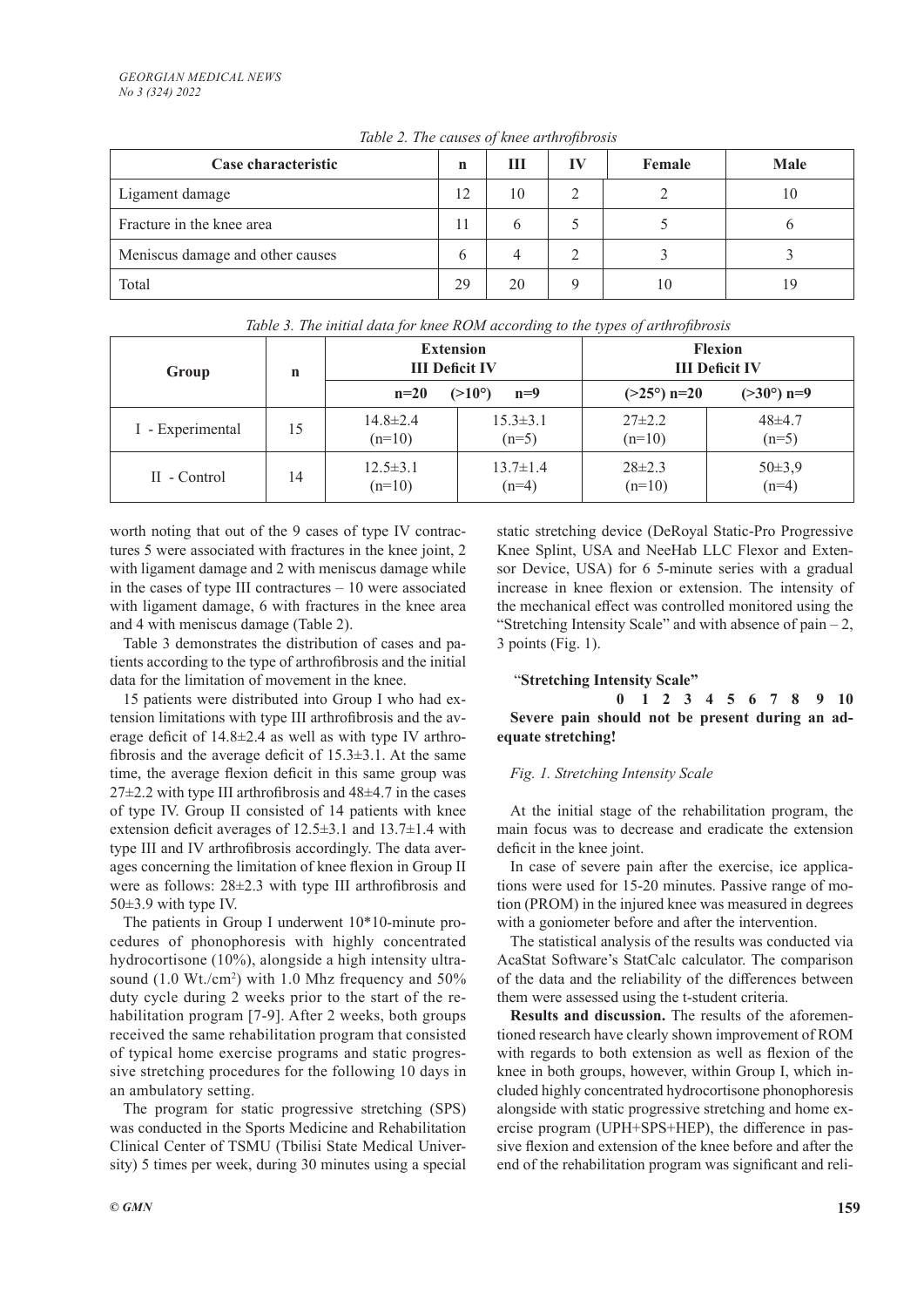able (p˂0.05) in all cases (Table 4), as opposed to Group II, where static progressive stretching was performed solely alongside a home exercise program (SPS+HEP), which demonstrated insignificant differences  $(p>0.05)$ among the same parameters during all 4 instances of measurements according to the t-student criteria (Table 5).

| Group I $(n=15)$    |                  | <b>Initial Deficit</b> |                |            | UPH*+SPS**+HEP*** |               |                |            |  |
|---------------------|------------------|------------------------|----------------|------------|-------------------|---------------|----------------|------------|--|
| <b>Deficit</b>      | <b>Extension</b> |                        | <b>Flexion</b> |            | <b>Extension</b>  |               | <b>Flexion</b> |            |  |
| Arthrofibrosis type | Ш                | IV                     | Ш              | IV         | Ш                 | IV            | Ш              | IV         |  |
| <b>ROM</b>          | $14.8 \pm 2.4$   | $15.3 \pm 3.1$         | $27\pm2.2$     | $48\pm4.7$ | $0\pm 0.5$        | $2.0 \pm 0.7$ | $5 \pm 1.7$    | $12\pm2.8$ |  |
|                     |                  |                        |                |            | $P=0.001$         | $P=0.004$     | $P=0.001$      | $P=0.001$  |  |

*Table 4. Initial and final data of PROM deficits in Group I*

*\*UPH - UltraPhonophoresis; SPS\*\* - Static Progressive Stretching; HEP\*\*\*- Home Exercise Program;*

| <b>Initial Deficit</b><br>Group II $(n=14)$ |                  |                |                |              | <b>SPS+HEP</b>   |               |                |              |  |  |
|---------------------------------------------|------------------|----------------|----------------|--------------|------------------|---------------|----------------|--------------|--|--|
| <b>Deficit</b>                              | <b>Extension</b> |                | <b>Flexion</b> |              | <b>Extension</b> |               | <b>Flexion</b> |              |  |  |
| Arthrofibrosis type                         | Ш<br>IV          |                | Ш              | IV           | Ш                | IV            | Ш              | IV           |  |  |
| <b>ROM</b>                                  | $12.5 \pm 3.1$   | $13.7 \pm 1.4$ | $28\pm2.3$     | $50 \pm 3.9$ | $9.7 \pm 2.3$    | $7.2 \pm 2.1$ | $22\pm 2.4$    | $41 \pm 2.3$ |  |  |
|                                             |                  |                |                |              | $P=0.095$        | $P=0.153$     | $P=0.68$       | $P=0.93$     |  |  |

*Table 5. Initial and final data of PROM deficits in Group II*

|  |  |  |  | Table 6. The difference of the initial and final data between the experimental and control groups |  |  |
|--|--|--|--|---------------------------------------------------------------------------------------------------|--|--|
|  |  |  |  |                                                                                                   |  |  |
|  |  |  |  |                                                                                                   |  |  |
|  |  |  |  |                                                                                                   |  |  |

| Arthrofibrosis type | <b>PROM</b>   | $\mathbf I$  | $\mathbf{I}$ | <b>Difference</b> |
|---------------------|---------------|--------------|--------------|-------------------|
|                     | Ext.          | degree (°)   | degree (°)   |                   |
|                     | Initial       | 14.8         | 12.5         | 2.3               |
|                     | Final         | $\mathbf{0}$ | 9.7          |                   |
|                     | Difference    | 14.8         | 2.8          | 12                |
|                     | ${\bf P}$     | < 0.001      | < 0.095      |                   |
| III                 | $\frac{0}{0}$ | 100          | 22.4         |                   |
| $n = 20$            | Flex.         |              |              |                   |
|                     | Initial       | 27.0         | 28.1         | 5.1               |
|                     | Final         | 5.0          | 22.5         |                   |
|                     | Difference    | 22.0         | 5.6          | 16.4              |
|                     | ${\bf P}$     | < 0.004      | < 0.15       |                   |
|                     | $\frac{0}{0}$ | 81.5         | 19.9         |                   |
|                     | Ext.          |              |              |                   |
|                     | Initial       | 15.3         | 13.7         | 1.4               |
|                     | Final         | 2.0          | 10.0         |                   |
|                     | Difference    | 13.1         | 3.7          | 9.4               |
|                     | ${\bf P}$     | < 0.001      | < 0.68       |                   |
| ${\rm IV}$          | $\frac{0}{0}$ | 86           | $27\,$       |                   |
| $n=9$               | Flex.         |              |              |                   |
|                     | Initial       | 48.47        | 50.8         | 2.33              |
|                     | Final         | 12.0         | 41.2         |                   |
|                     | Difference    | 36.47        | 9.6          | 26.87             |
|                     | $\mathbf{P}$  | < 0.001      | < 0.93       |                   |
|                     | $\frac{0}{0}$ | $75\,$       | 18.8         |                   |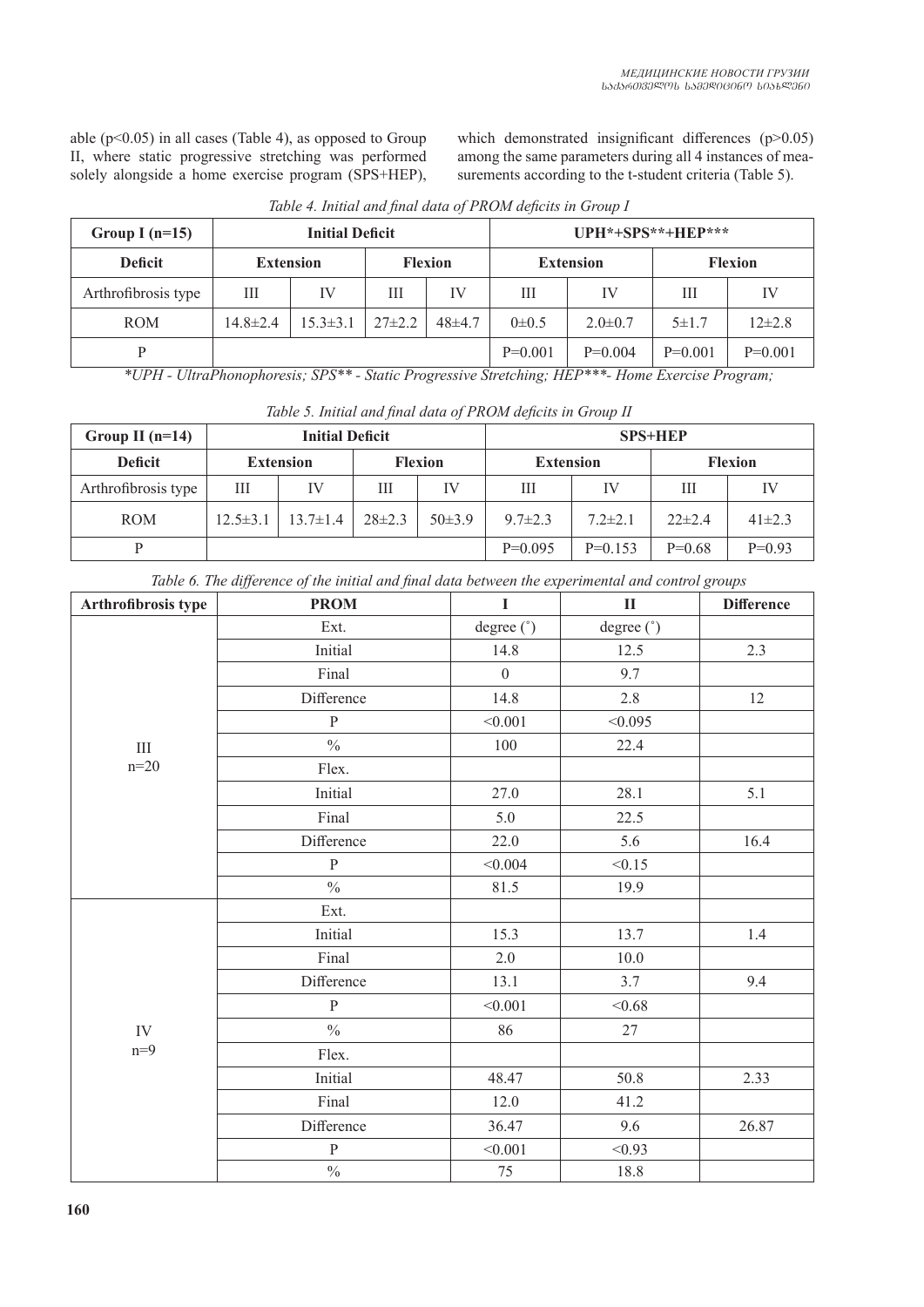If we merge the data concerning the initial and final knee ROM from both groups into a single table and express the differences between them in absolute values and percentages, it will be clear that extension PROM deficit in patients with type III arthrofibrosis in Group I has decreased by 14.8 (100%) while in patients with type IV arthrofibrosis it decreased by 13.1 (86%). On the other hand, the extension deficit in patients with type III arthrofibrosis from Group II decreased by 2.8 (22%) and in patients with type IV arthrofibrosis by 3.7 (27%). As for flexion deficits, the data showed the following results: In group I flexion deficit decreased by 22 (81.5%) in patients with type III and by 36.47 (75%) in patients with type IV. At the same time, the flexion deficit reduction in Group II was 5.6 (19.9%) and 9.6° (18.8%) in patients with type III and IV arthrofibrosis respectively.

These conclusive results have shown that the effect of static progressive stretching alongside with the adequate home exercise program can be enhanced by the additional utilization of phonophoresis with highly concentrated hydrocortisone (10%) prior to the inception of the aforementioned standard therapeutic exercise program. The most significant and reliable advantage of this approach is visible within patients with type III arthrofibrosis where a 10-day treatment course could possibly result in a 80- 100% improvement with regards to knee ROM. As for patients with type IV arthrofibrosis, the improvement of ROM reached approximately 40% (Table 6).

If we express the initial and final data of the patients with type III and IV arthrofibrosis from both groups graphically, the advantage of utilizing ultraphonophoresis with hydrocortisone before the start of static progressive stretching and home exercise programs, when compared to the solitary use of therapeutic exercises (SPS and HEP) with regards to efficacy, it is clear and unambiguous (Fig. 2).



*Fig. 2. Total change dynamics in initial and final ROM mean data of both groups*

The cause for the abovementioned advantage is most likely due to the disruptive effect of ultrasound on fibrous tissue formation as well as the weakening of firmness of the already present scar tissue from the impact of penetration by highly concentrated hydrocortisone which in turn enables the improvement of knee ROM with mechanical stretching procedures [6]. Obviously, these effects would

**Conclusion.** The effect of static progressive stretching in the rehabilitation process of knee contractures caused by arthrofibrosis is greatly improved after the utilization of ultraphonophoresis with highly concentrated hydrocortisone alongside with standard home exercise programs and this effect is especially apparent in the cases of patients with type III arthrofibrosis and knee flexion contractures.

#### **REFERENCES**

1. Biggs A., Shelbourne K.D. Use of Knee Extension Device During Rehabilitation of a Patient With Type 3 Arthrofibrosisis After ACL Reconstruction. // N Am J Sports Phys Ther. 2006 Aug; 1(3): 124–131.

2. Doral M.N., Karlsson J. Sports Injuries: Prevention, Diagnosis, Treatment and Rehabilitation. Springer, Second edition, 2015, pp.915-931.

3. Kawaguchi K., Machicote K., Manabe T., Akasaka Y., Kaminaga N; Arthroscopic Scar Resection for the Treatment of Anteromedial Knee Pain after Oxford Unicompartmental Knee Arthroplasty: A Case Report. // J Orthop Case Rep. 2016 Sep-Oct; 6(4): 96–99. doi: 10.13107/ jocr.2250-0685.590

4. Kim Y.M., and Joo Y.B. Prognostic Factors of Arthroscopic Adhesiolys is for Arthrofibrosis of the Knee. // Knee Surgery Relat Res., 2013;25(4):202-206. doi: 10.5792/ksrr.2013.25.4.202

5. Mohammed R., Syed S., Ahmed N: Manipulation Under Anaesthesia for Stiffness Following Knee Arthroplasty. // Ann R Coll Surg Engl, 2009 Apr; 91(3): 220–223.

6. Morishita K., et al. Effects of Therapeutic Ultrasound on Range of Motion and Stretch Pain.

// J PhysTher Sci. 26(5) (2014): 711–715.

7. Papadopoulos E.S., Mani R. The Role of Ultrasound Therapy in the Management of Musculoskeletal Soft Tissue Pain. // Int J Low Extrem Wounds. 2020, December 1. - V.19, issue: 4: 350-358;

8. PTA 101 Intro to Clinical Practice; Ultrasound Procedures; Clinical Decision Making. Before selecting ultrasound, a PTA must confirm that modalities are listed in the physical therapy plan of care (POC): Nov 1, 2019

9. Shanks P., Curran M., Fletcher P., Thompson R. The effectiveness of therapeutic ultrasound formusculoskeletal conditions of the lower limb: // The Foot. 2010 Dec;20(4):133-9. doi: 10.1016/j.foot.2010.09.006

10. Shelbourne K.D., Patel D.V., Martini D.J. Classification and management of arthrofibrosis of the knee after anterior cruciate ligament reconstruction. // Am J Sports Med. 1996;24:857-862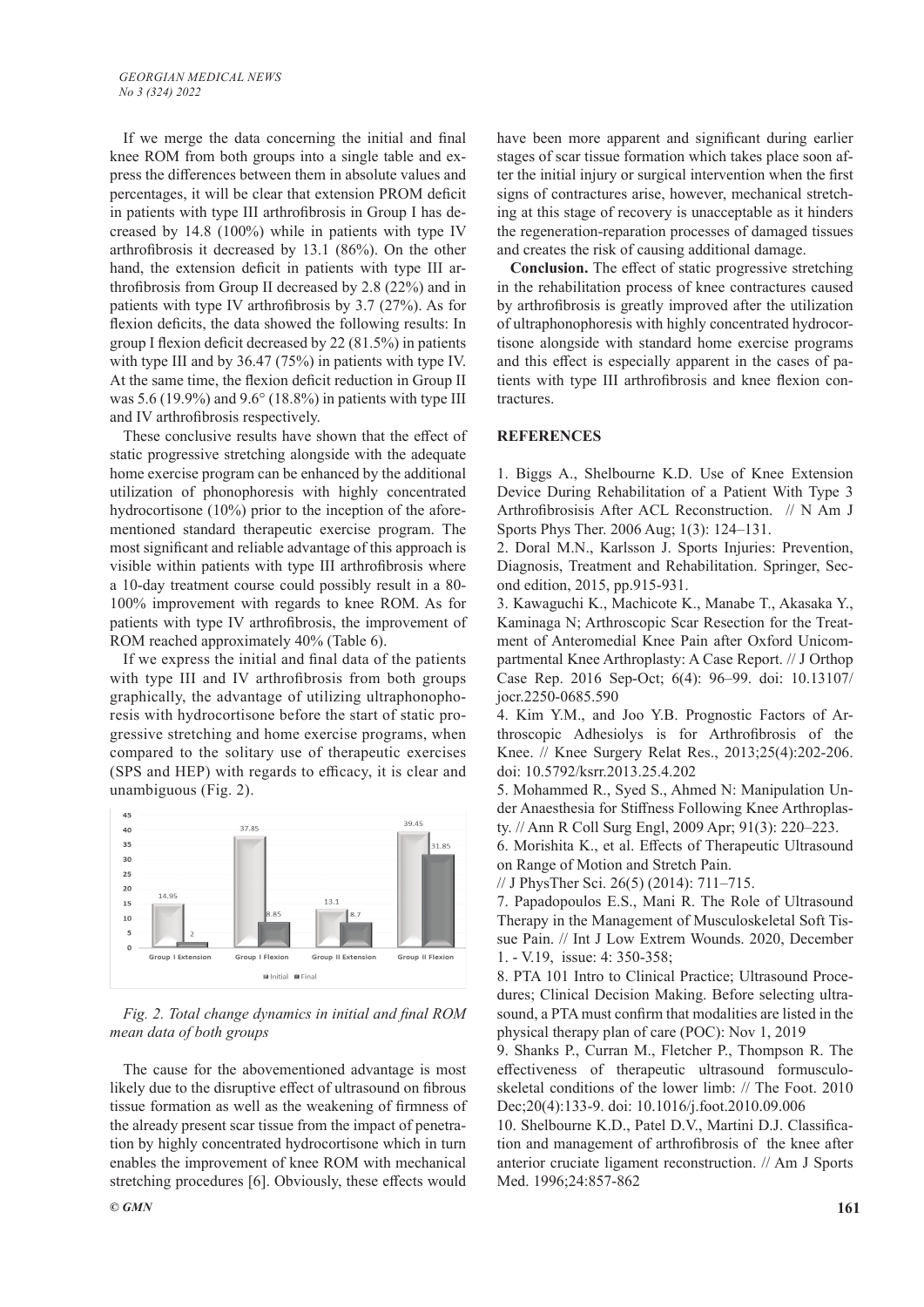11. Xu H., Ying J. A mini-invasive procedure for treating arthrofibrosis of the knee. // Acta Orthop Traumatol Turc. 2016 Aug; 50(4): 424–428. doi: 10.1016/j. aott.2016.06.006

#### **SUMMARY**

#### **EFFECT OF THE COMBINED UTILIZATION OF STATIC PROGRESSIVE STRETCHING AND PHONOPHORESIS WITH HYDROCORTISONE IN REHABILITATION OF KNEE CONTRAC-TURES CAUSED BY ARTHROFIBROSIS**

### <sup>1,2</sup>Akhalkatsi V., <sup>1,2</sup>Matiashvili M., <sup>1,2</sup>Maskhulia L., **Obgaidze G., 3 Chikvatia L.**

Tbilisi State Medical University, <sup>1</sup>Physical Medicine De*partment; ²Clinical Center of Sports Medicine and Rehabilitation, ³First University Clinic, Georgia*

Arthrofibrosis is the abnormal proliferation of fibrous tissue in a joint with an unclear etiopathogenesis that leads to loss of motion, pain, muscle weakness, swelling, and functional limitation. Various methods of therapy are utilized to treat the aforementioned pathology and among them are also aggressive approaches such as static progressive stretching.

The goal of the current study was to establish the superiority of the effect of the combined utilization of static progressive stretching and hydrocortisone phonophoresis over standard therapeutic exercise programs for the rehabilitation process of knee contractures caused by arthrofibrosis.

29 patients between the ages of 18 and 60 (mean age 42±4.3 y.o.) participated in the prospective randomized controlled study, 19 male (65%) and 10 female (35%) with clinical signs of type III and IV contracture of the knee, extension limitation  $>10^{\circ}$  and flexion deficit  $>25^{\circ}$  when compared to the uninjured side. A minimum of 3 months had passed since the initial injury or the surgical intervention in all cases. 10 male and 5 female patients were randomly distributed to Group I (experimental group) while 9 male and 5 female patients were distributed into Group II (control group) accordingly.

The patients from Group I underwent a 2-week long treatment course (10 procedures) with highly concentrated (10%) hydrocortisone phonophoresis before the inception of the standard rehabilitation program while the patients from Group II went through a rehabilitation course consisting solely of static progressive stretching and a home exercise program.

The effect of static progressive stretching in the rehabilitation process of knee contractures caused by arthrofibrosis is greatly improved after the utilization of ultraphonophoresis with highly concentrated hydrocortisone alongside standard home exercise programs and this effect is especially apparent in the cases of patients with type III arthrofibrosis and knee flexion contractures.

**Keywords:** Artrophybrosis; Ultraphonophoresis; SPS – Static Progressive Stretching; MUA- Manipulation under anesthesia; HEP- Home Exercise Program;

#### **РЕЗЮМЕ**

**ЭФФЕКТ КОМБИНИРОВАННОГО ИСПОЛЬЗО-ВАНИЯ СТАТИЧЕСКОГО ПРОГРЕССИРУЮ-ЩЕГО РАСТЯЖЕНИЯ И ФОНОФОРЕЗА С ГИ-ДРОКОРТИЗОНОМ В ПРОЦЕССЕ РЕАБИЛИ-ТАЦИИ КОНТРАКТУР КОЛЕННОГО СУСТАВА, ВЫЗВАННЫХ АРТРОФИБРОЗОМ**

### **1,2Ахалкаци В.Ю., 1,2Матиашвили М.К., 1,2Масхулия Л.М., <sup>3</sup> Обгаидзе Г.О., <sup>3</sup> Чикватия Л.В.**

*Тбилисский государственный медицинский универси*тет, <sup>1</sup>департамент физической медицины, <sup>2</sup>клиниче*ский центр спортивной медицины и реабилитации; ³Первая университетская клиника, Грузия*

Артрофиброз является аномальной пролиферацией фиброзной ткани в суставе с неясным этиопатогенезом, который приводит к потере движения, боли, мышечной слабости, отекам и функциональным ограничениям. Для лечения вышеупомянутой патологии используются различные способы терапии, среди них также агрессивные подходы, такие как статическое прогрессирующее растяжение.

Целью настоящего исследования явилось установить превосходство эффекта комбинированного использования статического прогрессирующего растяжения и фонофореза гидрокортизоном над стандартными программами лечебных упражнений для процесса реабилитации контрактур коленного сустава, вызванных артрофиброзом.

29 пациентов в возрасте от 18 до 60 лет (средний возраст 42±4,3 г.) участвовали в проспективном рандомизированном контролируемом исследовании, среди них 19 (65%) мужчин и 10 (35%) женщин с клиническими признаками контрактуры колена III и IV типа, ограничением разгибания ˃10° и дефицитом сгибания ˃25° в сравнении со здоровой стороной. Во всех случаях как минимум 3 месяца прошло с момента первоначальной травмы или хирургического вмешательства. 10 пациентов мужского пола и 5 пациентов женского пола случайным образом распределены в I группу (экспериментальная), 9 пациентов мужского пола и 5 пациентов женского пола - во II группу (контрольная).

Пациенты из I группы проходили курс лечения продолжительностью 2 недели (10 процедур) с использованием фонофореза гидрокортизоном высокой концентрации (10%) до начала стандартной программы реабилитации, а пациенты из II группы проходили курс реабилитации, состоящий исключительно из статического прогрессирующего растяжения и про